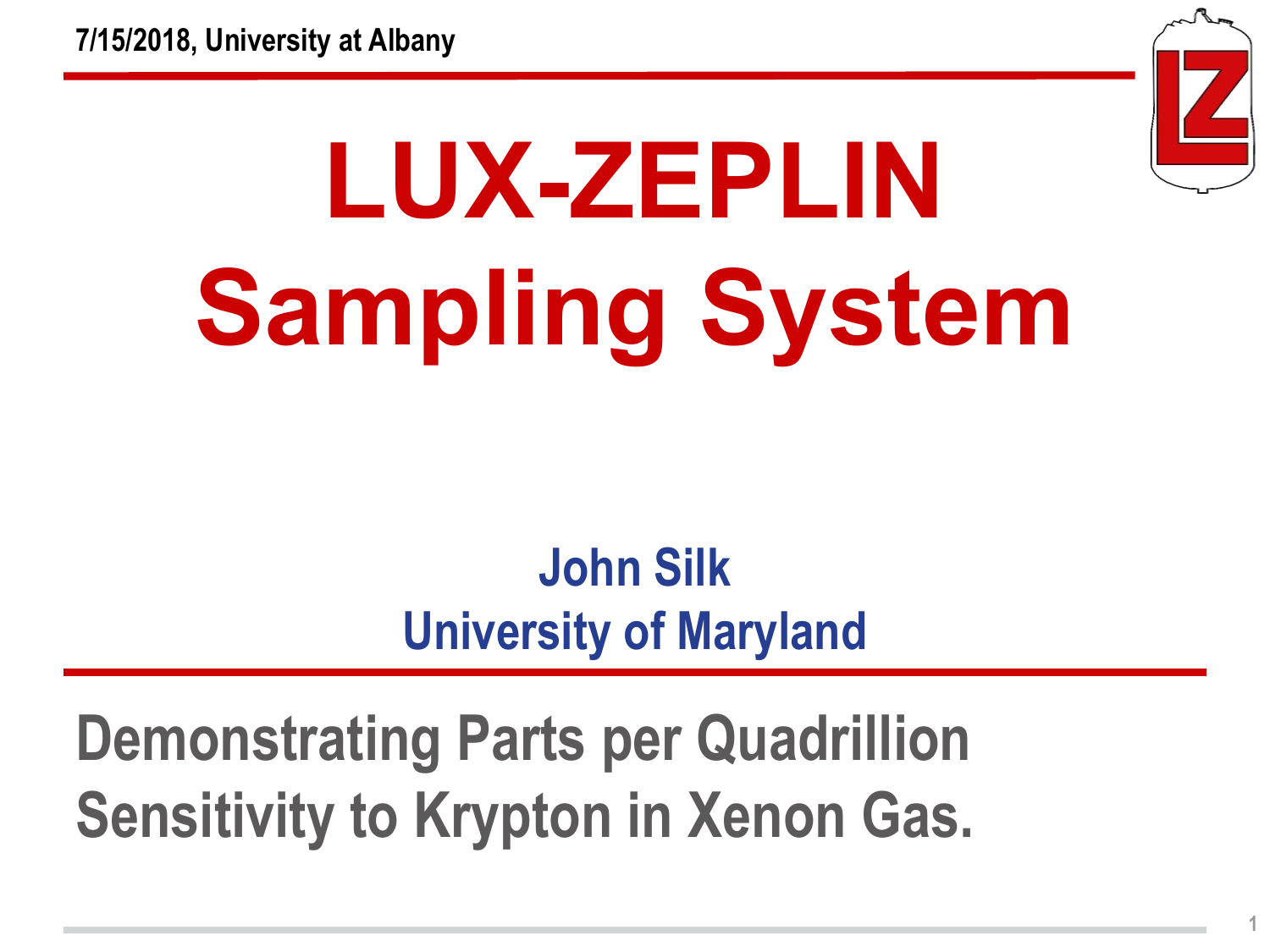

#### **● Krypton 85**

- **○ Beta Decay**
- **○ Half life of 10.8 years**
- **○ Cannot be cleaned through chemical means**
- **○ Can be cleaned through**
	- **■ Chromatography**
	- **■ Distillation**
- **● Background Goal**
	- **○ 24 counts per 15 Tonne\*year**
	- **Equivalent to 15 parts per quadrillion <sup>Nat</sup>Kr/Xe (gram/gram)**
- **● Identifying Kr 85**
	- **○ Low statistics, could be weeks before noticed from detector data**
	- **○ In situ mass spectrometer to directly measure Krypton content**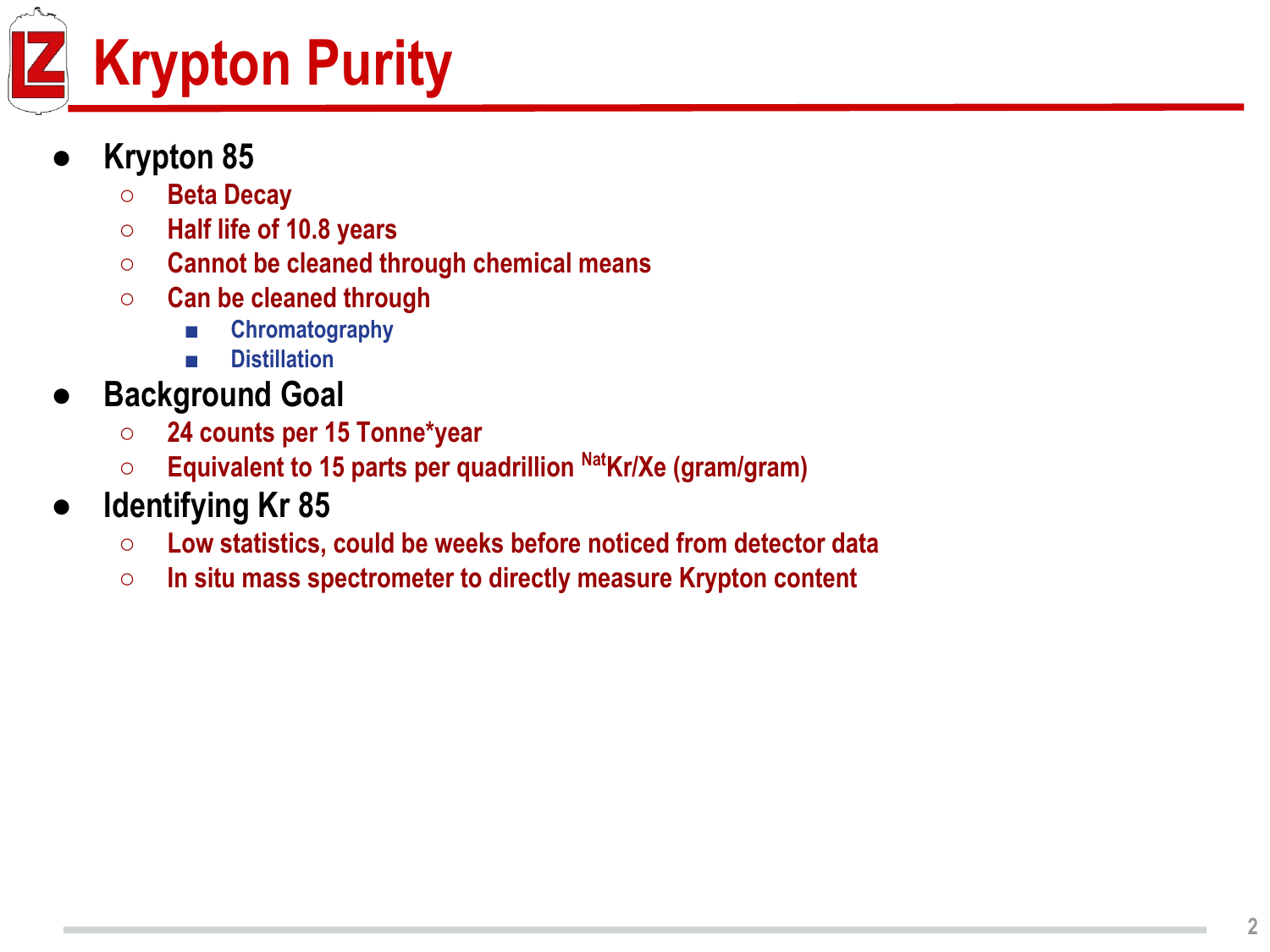### **Sampling System: Overview**

#### **● Main components**

- **○ Pressure Sensors**
	- **■ Monitor pressure at RGA with ion gauge**
	- **■ Monitor sample gas supplied to RGA**
- **○ Mass Flow Controller (MFC)**
	- **■ Supplies gas to Cold Trap**
- **○ Cold Trap (CT)**
	- **■ Freezes Xenon gas fed by MFC**
- **○ Impedance valves**
	- **■ Tunes pressure seen by RGA**
- **○ Mass Spectrometer (SRS RGA 200)**
	- **■ Filament ionizes gas**
	- **■ Quadrupole mass filter**
	- **■ Faraday cup/CDEM collects charge**

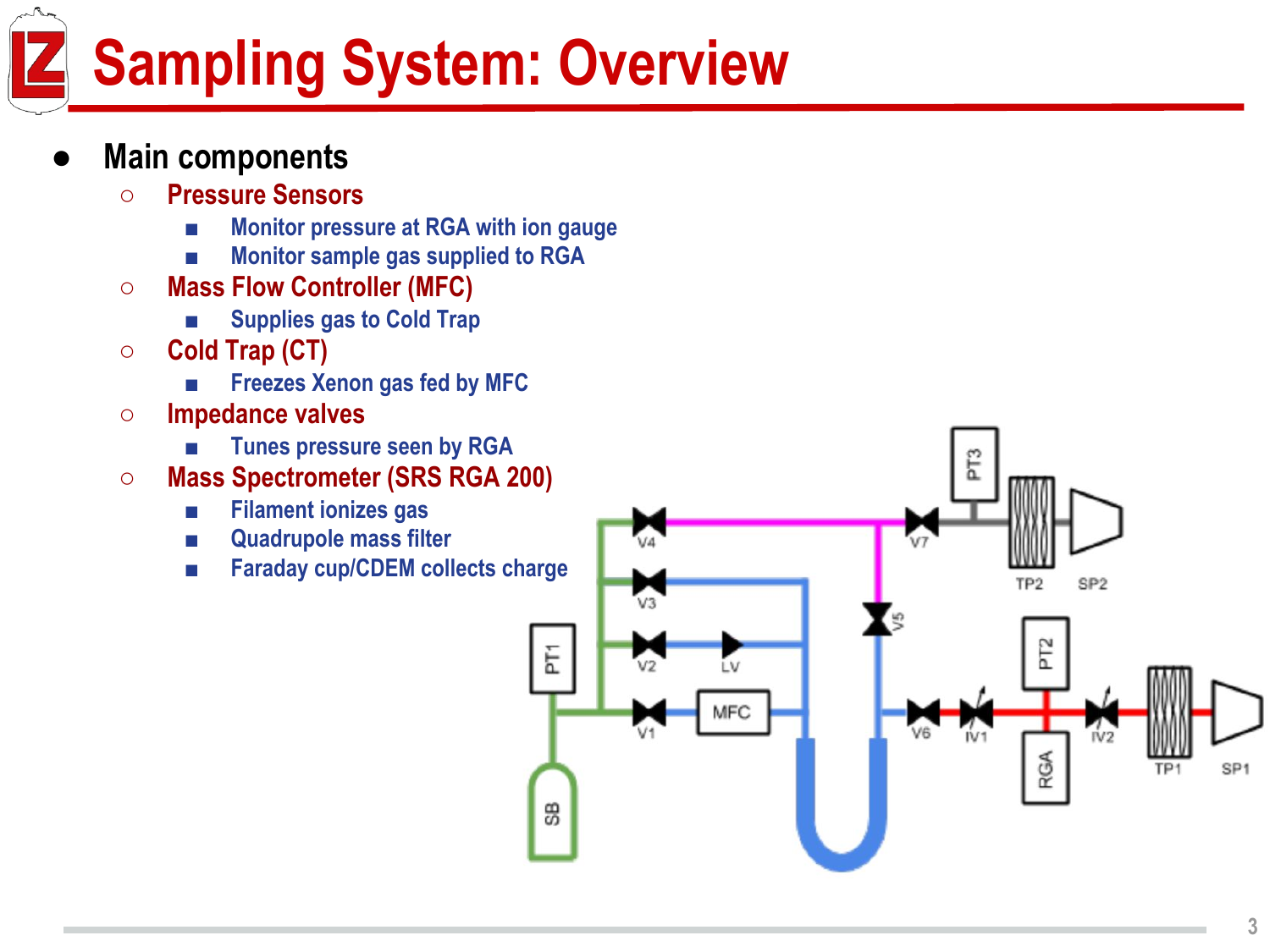### **Sampling System: Working Principle**

- **● RGA limitations**
	- **○ Sensitive to PPM (10^-6) of impurities in gas**
	- **○ Max operating pressure of 1e-5 torr (baseline behavior dominated by total gas pressure)**
- **● Cold Trap**
	- **○ Xenon is frozen in cold trap**
	- **○ Constant pressure at RGA to ~1e-3 torr (ice vapor pressure at 77K)**
	- **○ Trace Kr passes through unaffected**
	- **○ Mixture at trap output is enriched up to a factor of 10<sup>9</sup> in Krypton**

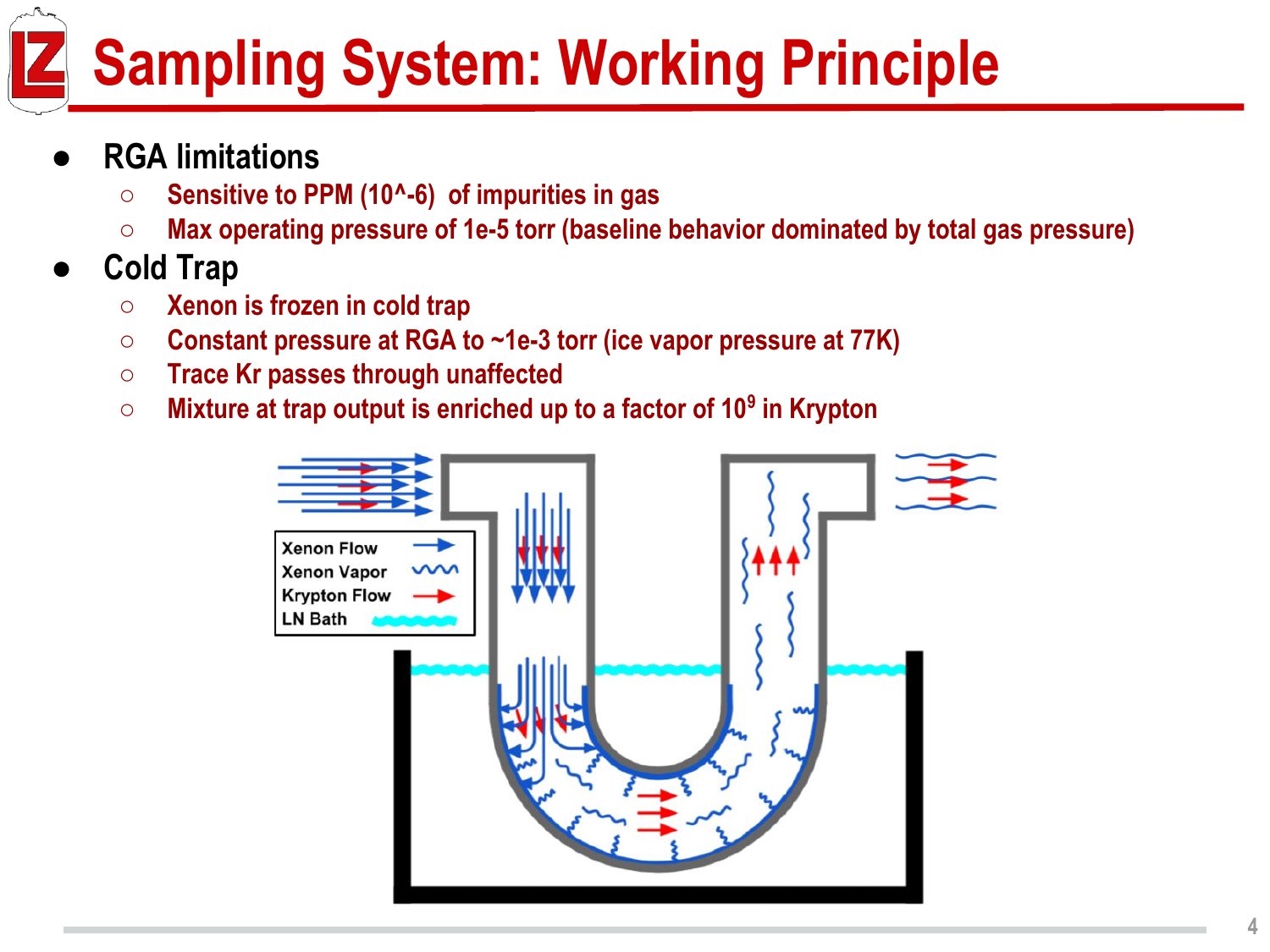### **Sampling System: Working Principle**

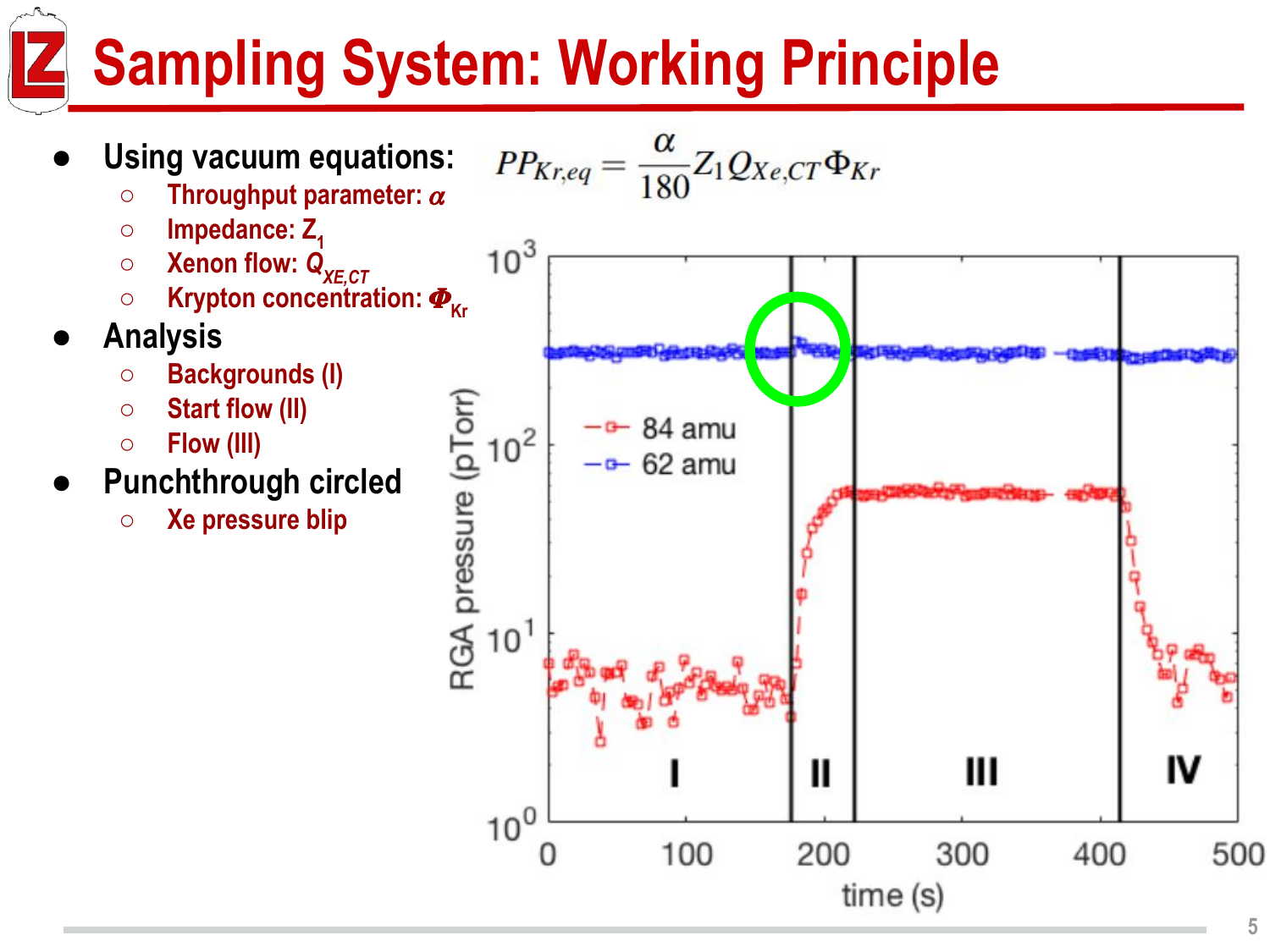## **Sampling System: Upgrade**

#### **● Liquid Helium Pulse Tube Refrigerator**

- **○ Automated cooldown, and warm up (Lakeshore)**
- **○ Cooling power: 40 Watts @ 80K**
	- **■ Limited compared to LN**
- **○ Variable temperature**
	- **■ Can move away from 77K**
	- **■ Xe vs Kr vapor pressure**
	- **■ Input and output temperature control**
- **● Trap Material**
	- **○ Steel**
		- **■ Low thermal conductivity**
		- **■ Clean**
		- **■ Easy to manufacture**
	- **○ Copper**
		- **■ 10x greater thermal conductivity**
		- **■ Cleanliness depends on brazing, and copper quality**
		- **■ Very difficult to manufacture**

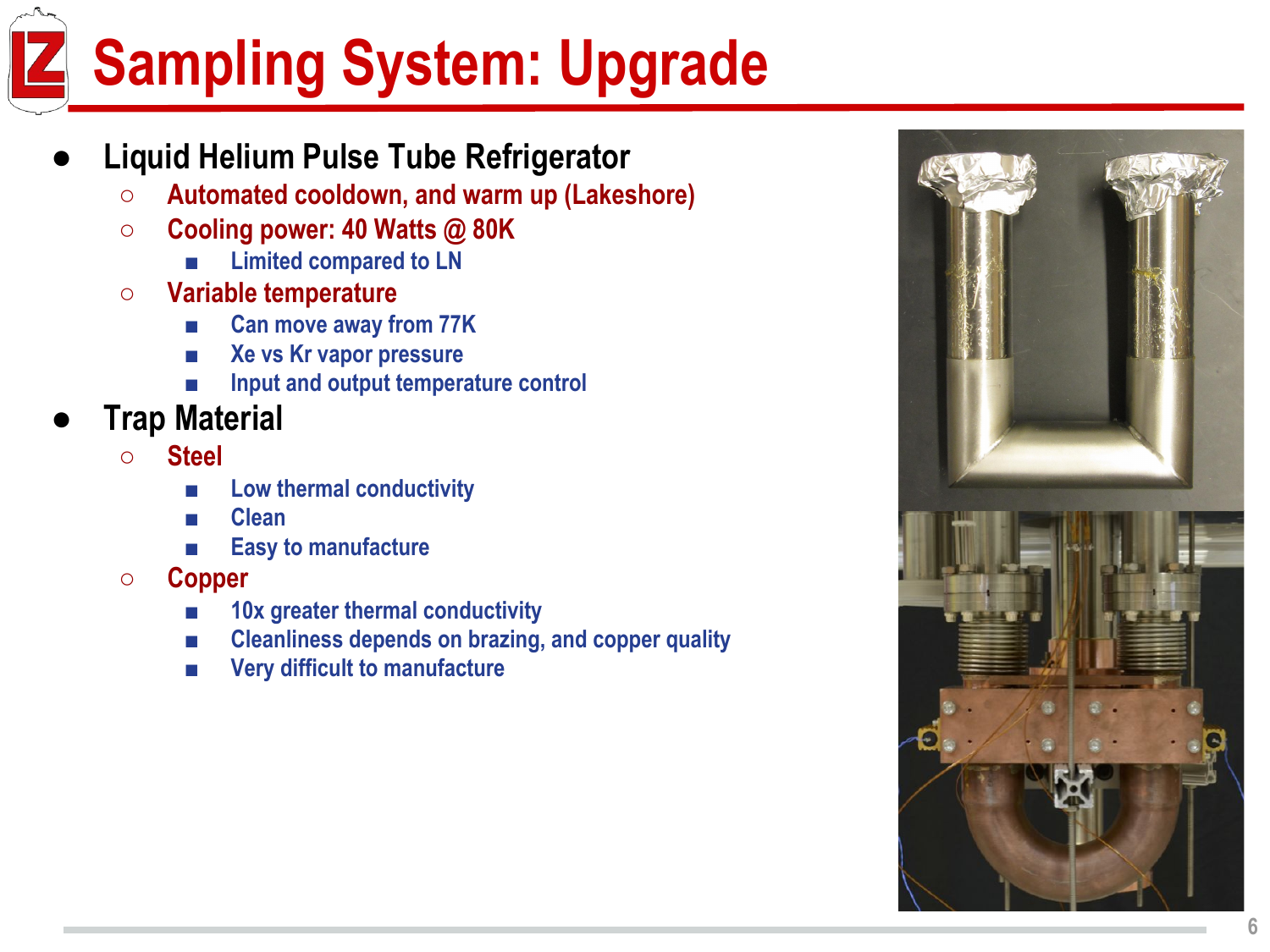### **Sampling System: Thermal Simulations**

#### **Temperature Gradients in the Copper Clamp**

#### **Copper clamp geometry**



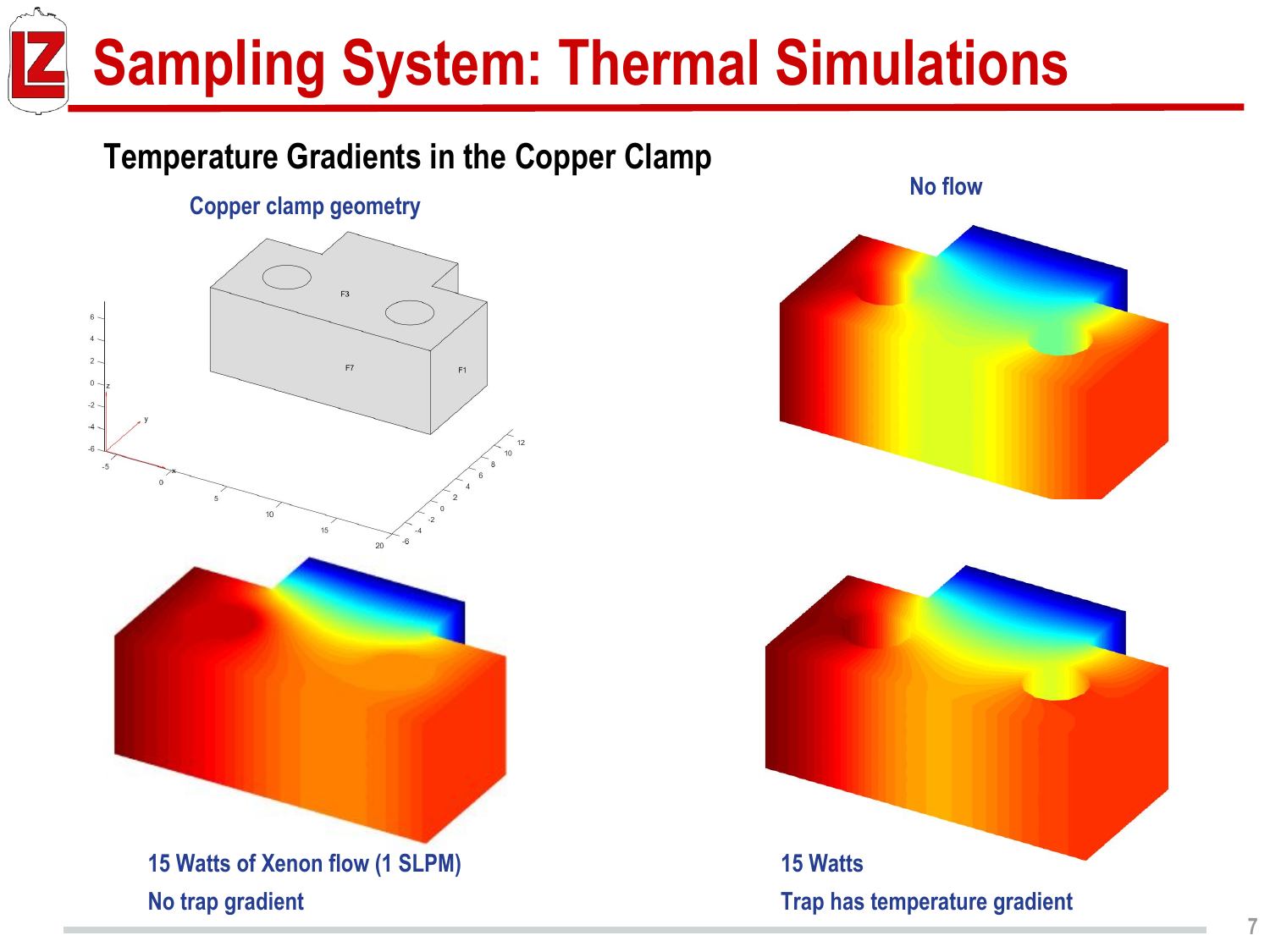### **Sampling System: Xenon Punch Through**

**● Investigating SCT flow** 

#### **response**

- **○ Stainless steel with LN (Square)**
	- **■ Ideal**
- **○ Copper with CH (Stars)**
	- **■ Matches Squares**
	- **■ Pressure is steady**
- **○ Stainless steel with CH (Circles)**
	- **■ Pressure rising with flow**
		- **■ Indicates Punch Through**

#### **● Punch Through**

- **○ Pressure at RGA rising**
	- **■ Insufficient cooling**

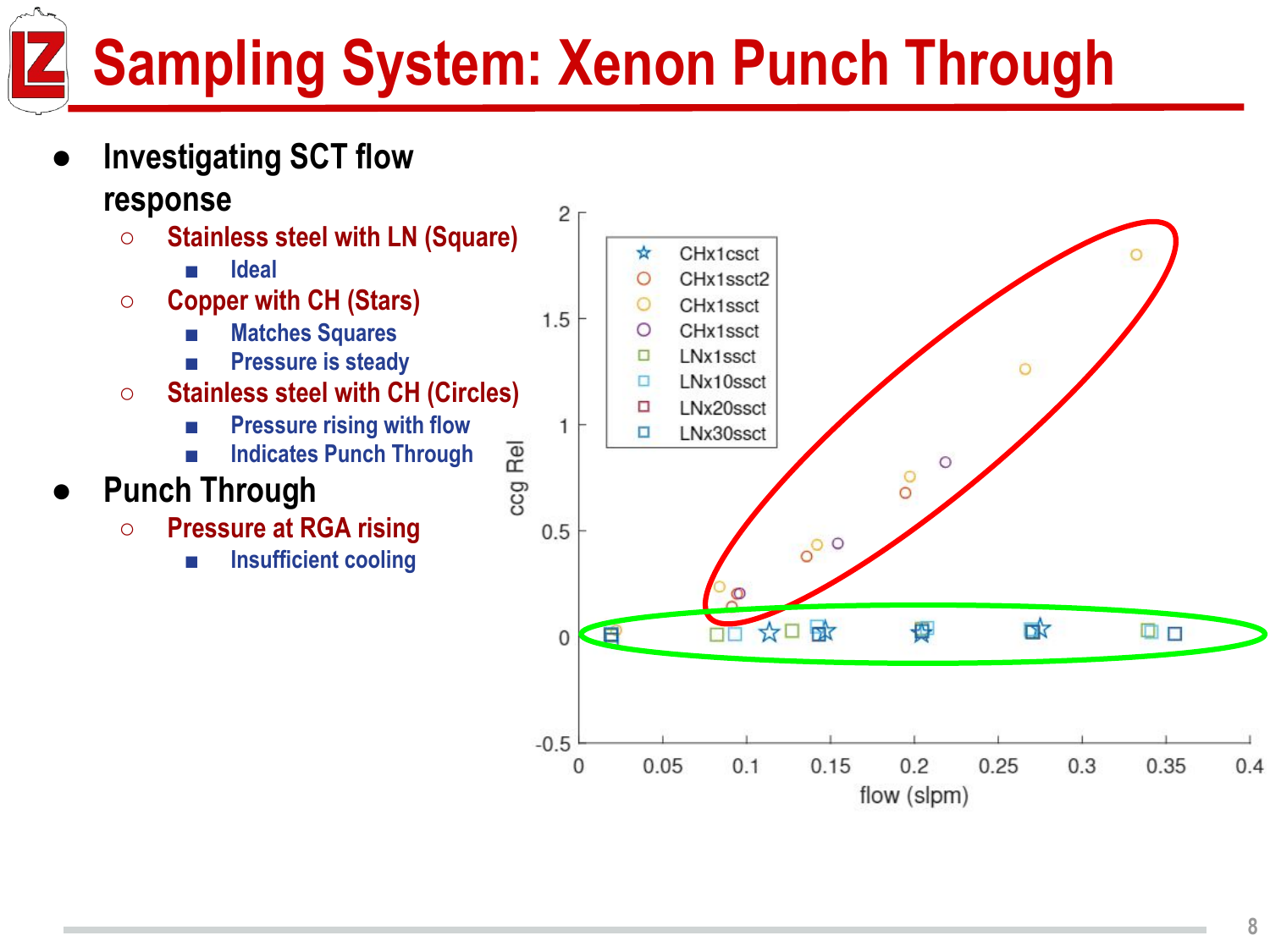### **Sampling System: Stationary**

#### **● Resulting Kr Signals**

- **○ Kr isotope abundance**
	- **■ Kr 84 @ 57%**
	- **■ Kr 86 @ 17.3%**
	- **■ Kr 83 @ 11.5%**
- **○ RGA Baseline**
	- **■ 87 amu tracks RGA baseline**
	- **Should not change when flow starts**
- **● Red Circle**
	- **○ Cold head, Stainless**
		- **■ Kr signals track 87**
- **● Green Circle**
	- **○ Cold head, Copper**
		- **■ Stars well behaved**
		- **■ Baseline steady**
		- **■ Isotope separation**
	- **○ Liquid Nitrogen, Steel**
		- **■ Squares ideal**
		- **Baseline Steady**
		- **■ Isotope Separation**

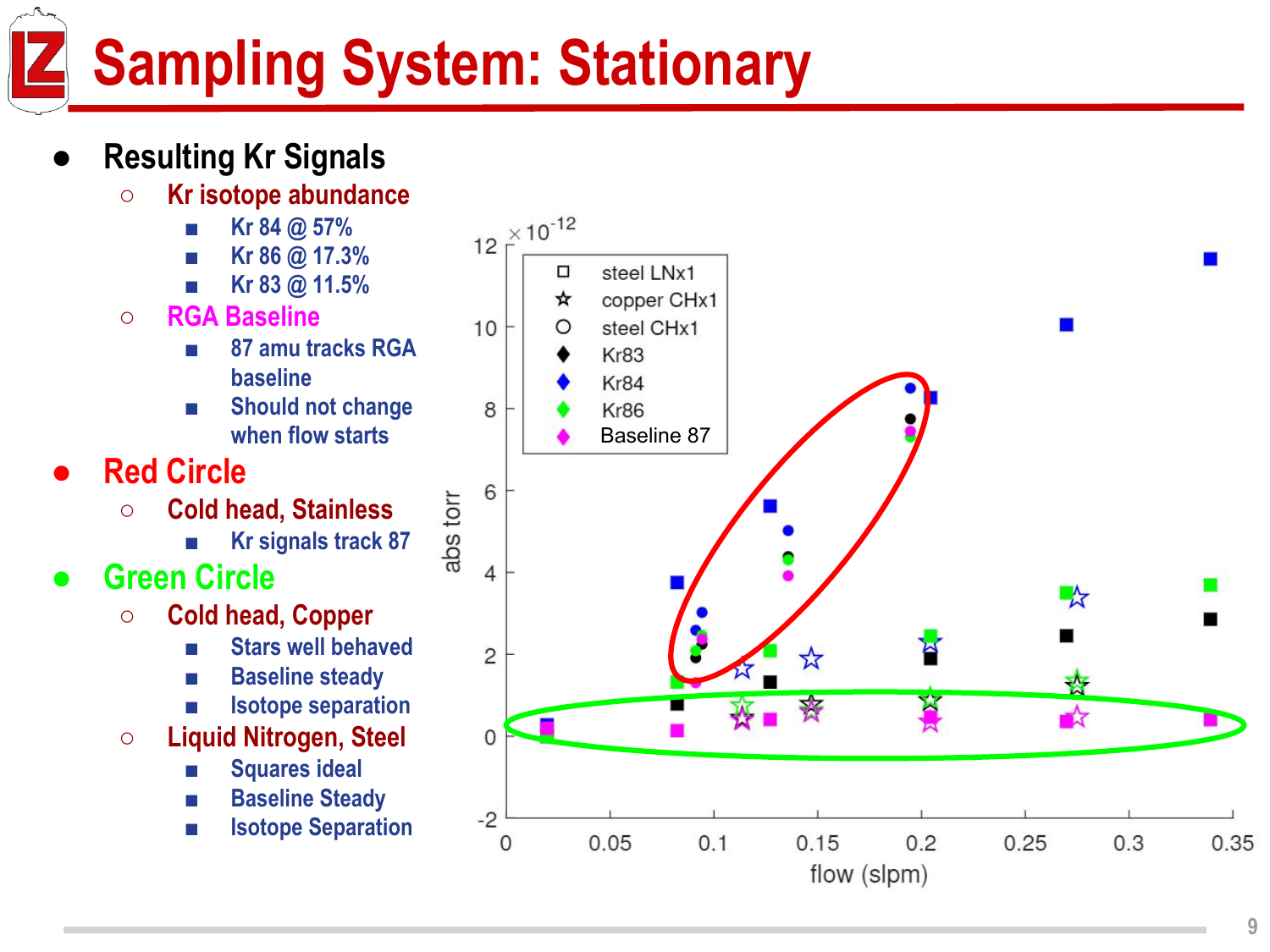### **Sampling System: Stationary**

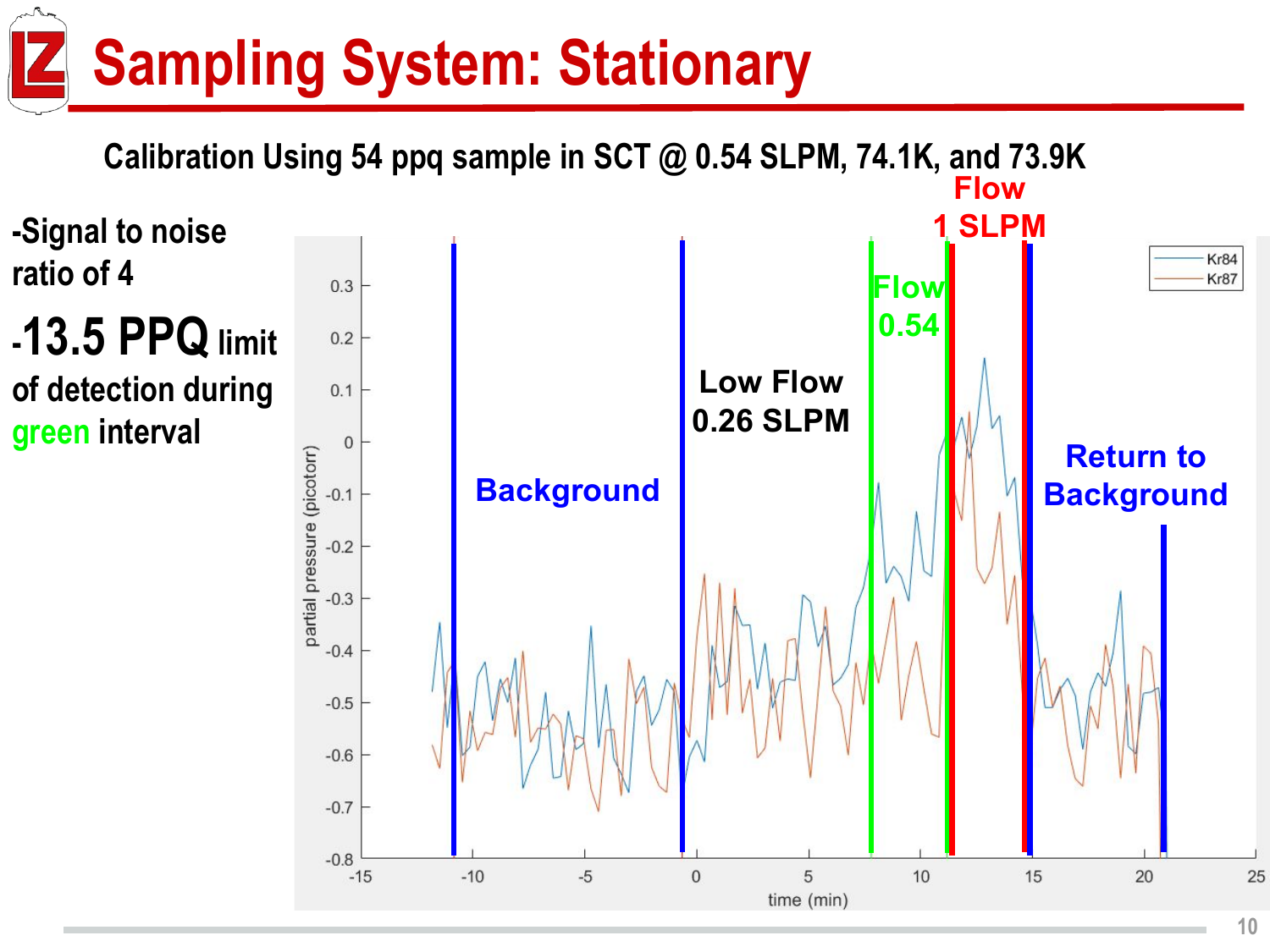## **Sampling System: Future**

#### **● Future and ongoing work**

- **○ Ensure safe operation**
	- **■ Cryogens in fixed volumes**
- **○ Map out temperature dependence**
	- **■ Around 77K (LN)**
	- **■ Around 116K (Kr ice temp)**
	- **■ Lower temps ~50-60K given enough cooling power**
		- **● Xe has steeper vapor pressure fall off around 77K compared to Kr**
- **○ Modify SCT**
	- **■ A bent (OFHC) copper trap**
		- **● Brazed to for VCR interface**
		- **● Electron Beam Welded for VCR interface**
		- **● No bellows tubing**
		- **● 1" OD, ⅛" thick**
	- **■ New (OFHC) copper bock**
		- **Decouple input and output**
		- **● Increase actively cooled area**
- **○ Construction of Final LZ system**
	- **■ Prepare at SLAC for Krypton removal**
	- **■ Move to final site at SURF**
- **● Questions?**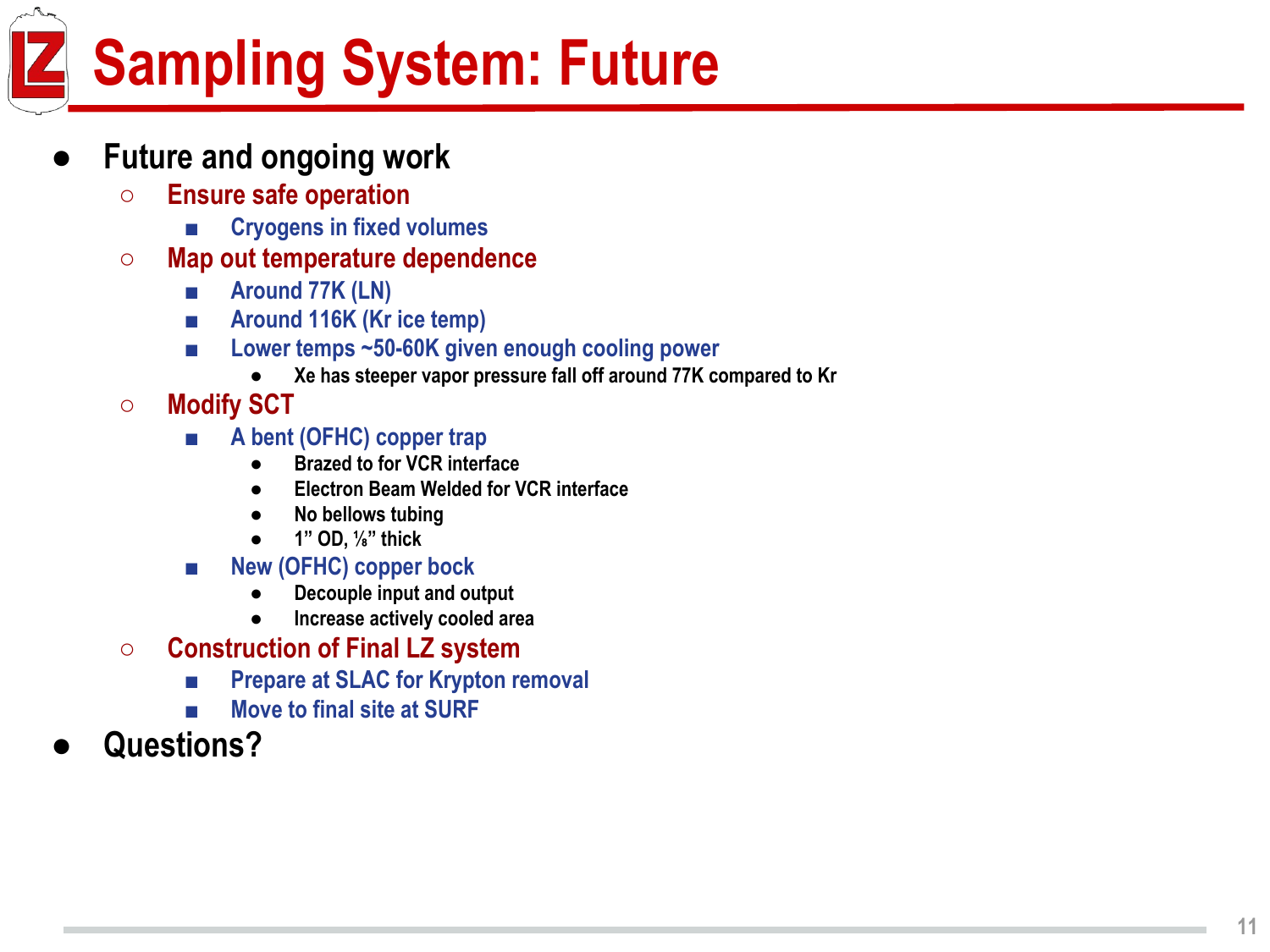## **Sampling System: References**

**[1] Jon Balajthy, "Purity Monitoring Techniques and Electronic Energy Deposition Properties in Liquid Xenon Time Projection Chambers" 2018**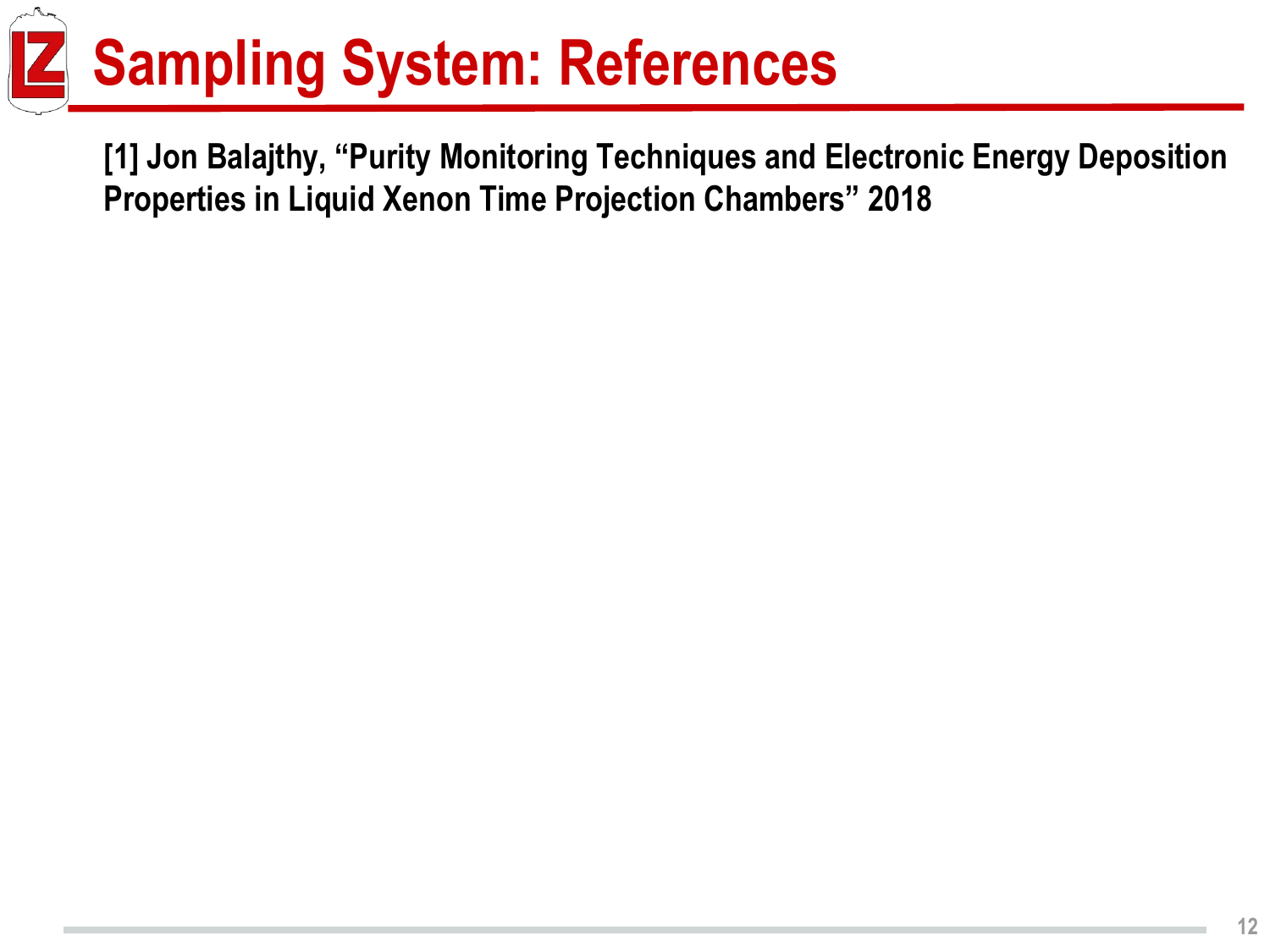### **Sampling System: Heater Response**

#### **● Temperature Response**

- **○ Temperature chosen to mimic 62Xe pressure seen when using stainless steel in LN (~2e-9 torr)**
- **○ Flow limited by cooling power**
- **○ Different temperatures chosen so input does bulk of freezing**
	- **■ Input @ 74.1K**
	- **■ Output @ 73.9K**

Xenon Power deposited: FLOW: IN + OUT = TOTAL Expected 15 watts/SLPM

0.26 SLPM:  $2.6 + 0.8 = 3.4$  Watts Expected 3.9 Watts

0.54 SLPM:  $5.2 + 1.5 = 6.7$  Watts Expected 8.1 Watts

0.99 SLPM:  $10 + 3 = 13$  Watts Expected 14.9 Watts